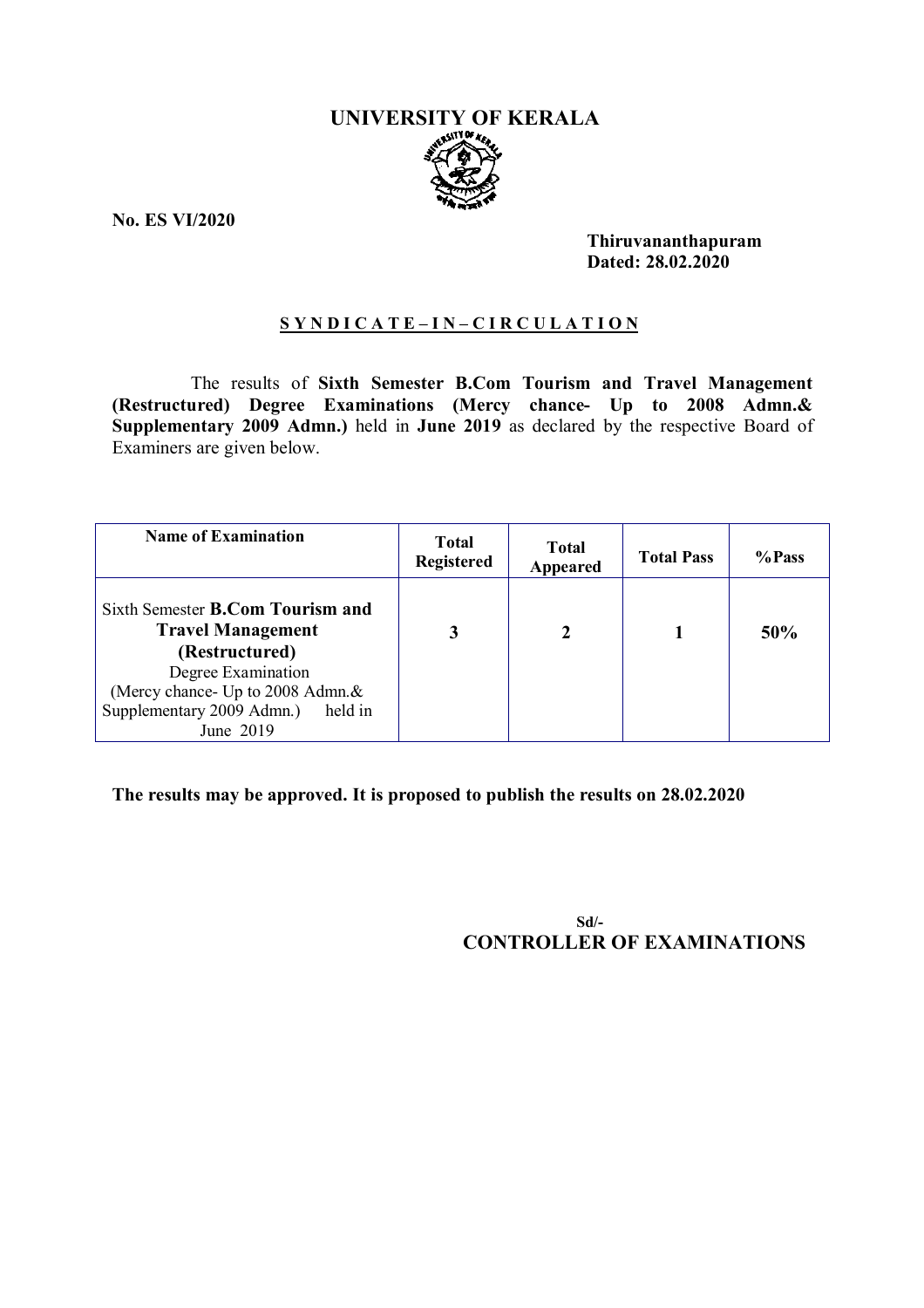# **UNIVERSITY OF KERALA**

#### **NOTIFICATION**

# **SIXTH SEMESTER B.Com TOURISM AND TRAVEL MANAGEMENT (RESTRUCTURED) DEGREE EXAMINATIONS (MERCY CHANCE- UP TO 2008 ADMN. SUPPLEMENTARY -2009 ADMN) HELD IN JUNE 2019**

 The following is the no of candidates who have been declared passed for the Sixth Semester B.Com Tourism and Travel Management (Restructured) Degree Examinations (Mercy chance- Up to 2008 Admn. Supplementary 2009 Admn.) held in June 2019 by the Board of Examiners. The Candidates who wish to get their answer books revalued/scrutinized should send their application in the prescribed form along with required fees so as to reach the Controller of Examinations, University of Kerala on or before **10.03.2020**. Mark lists will not be issued to the candidates who have not remitted the C.V Camp fee of **Rs 200**/-(**Rupees Two Hundred** only)

 **Sd/- CONTROLLER OF EXAMINATIONS**

University Buildings, Thiruvananthapuram, Dated: 28.02.2020